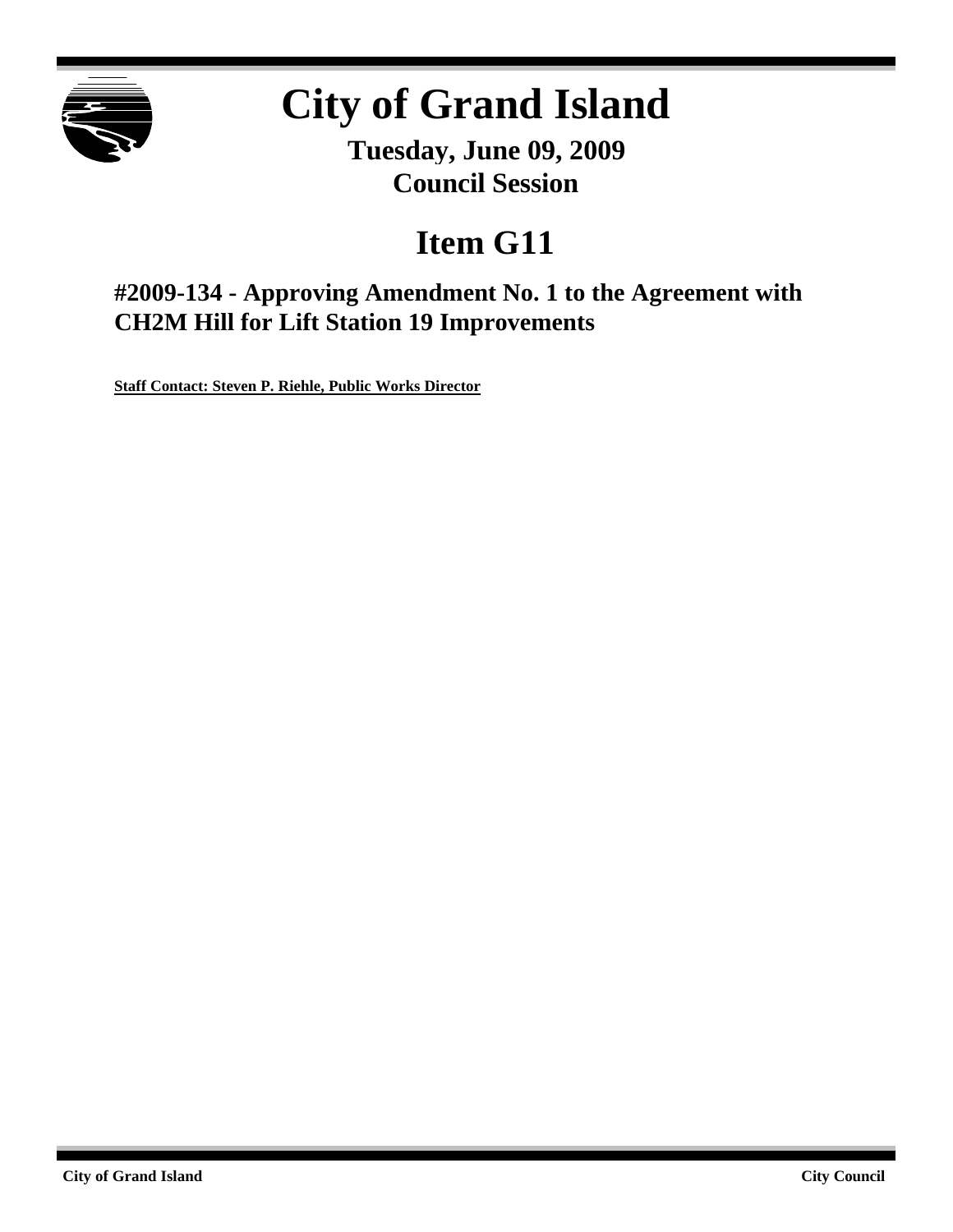## **Council Agenda Memo**

| From:           | Steven P. Riehle, Public Works Director                                                            |
|-----------------|----------------------------------------------------------------------------------------------------|
| <b>Meeting:</b> | June 9, 2009                                                                                       |
| Subject:        | Approving Amendment Number. 1 to the Agreement<br>with CH2M Hill for Lift Station 19 Improvements. |
| Item $\#$ 's:   | $G-11$                                                                                             |
| $Presenter(s):$ | Steven P. Riehle, P.E., Director of Public Works                                                   |

#### **Background**

CH2M HILL was selected by the City of Grand Island (CITY) to provide engineering design, services during construction, and startup services for Lift Station 19 and Forcemain Improvements, approved by city council on February 26, 2006.

Continued development in northwest Grand Island, proposed widening of Capital Avenue, deteriorating condition of the existing Lift Station 19 and force main, and current capacity concerns have prompted the need to reevaluate long term capacity and reliability requirements of Lift Station 19. Lift Station 19, is the largest lift station within the existing sanitary sewer collection system and has experienced greater than capacity levels during previous peak flow events. The most recent Sanitary Sewer Comprehensive Plan Update recommended construction of a second lift station and force main to provide capacity to meet existing peak flow requirements and estimated future flows resulting from development.

In April 2005, the CITY contracted with CH2M HILL to develop revised recommendations and an implementation plan for Lift Station 19 improvements. This included an update to projected development and sanitary sewer flow estimates within the Lift Station 19 service area. As recommended in the Implementation Plan, the CITY intends to construct a new lift station and force main improvements to handle all flows originating within the Lift Station 19 service area. The existing lift station will be taken out of service and demolished after all proposed improvements are constructed and operational. The existing force main will be abandoned in-place. Proposed improvements will be constructed in the following three phases:

1. Phase 1 - New 24-inch force main from Diers Avenue to east of Webb Road: This phase will coincide with the Capital Avenue Widening Project. This section of force main will be interconnected to the existing 12-inch force east of Webb Road.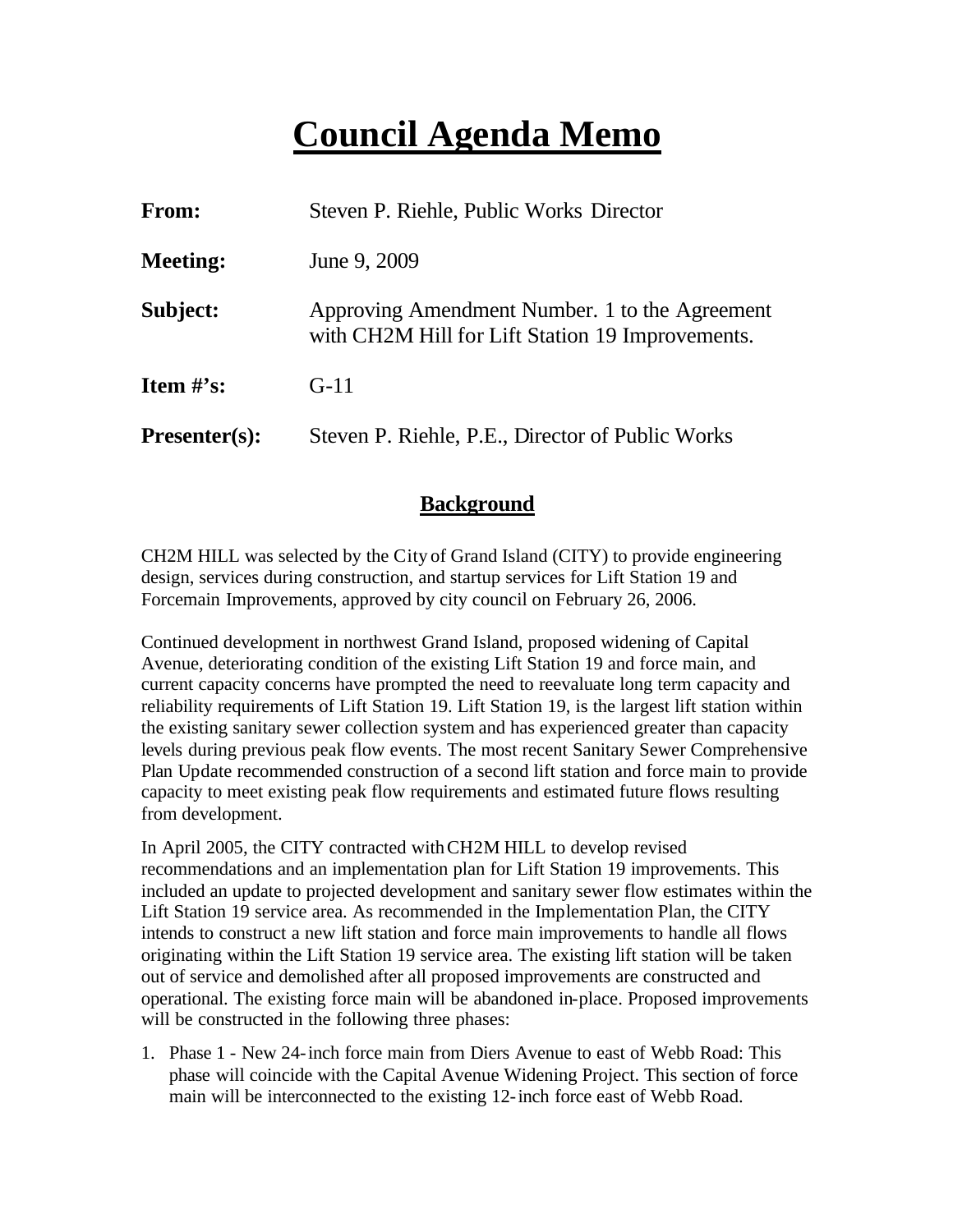- 2. Phase 2 New 24-inch force main from east of Webb Road to west of North Oak Street.
- 3. Phase 3 New Lift Station 21 and related yard piping to replace Lift Station #19.

#### **Discussion**

The purpose of Amendment Number 1 is to formally request scope modifications and an associated fee adjustment to complete design changes requested by the City following completion of the 90 percent design. The design modifications represent a change in direction from the original basis of design established during the preliminary design of the project. It is anticipated that incorporation of these design modifications may result in \$150,000 to \$200,000 in construction cost savings.

Amendment Number 1 includes a description of the City-requested design changes and the proposed compensation to incorporate the design modifications into the bidding documents. It is assumed that the Final Design will be completed no later than September 30, 2009, without any additional City review or comments after the September 30 submittal. As appropriate, interim submittals will be provided to the City for review during the design process. It is assumed that a notice to proceed for these design modifications will be provided no later that June 15, 2009.

### **Alternatives**

It appears that the Council has the following alternatives concerning the issue at hand. The Council may:

- 1. Approve a resolution authorizing the Mayor to sign an amendment to the agreement with CH2M HIll for the design modifications for Lift Station 19.
- 2. Refer the issue to a Committee.
- 3. Postpone the issue to a future date.
- 4. Take no action on the issue.

### **Recommendation**

Public Works Administration recommends that the Council approve a resolution authorizing the Mayor to sign amendment number 1 to the agreement with CH2M Hill for Lift Station 19 Improvements.

## **Sample Motion**

Move to approve the amendment to the agreement with CH2M Hill.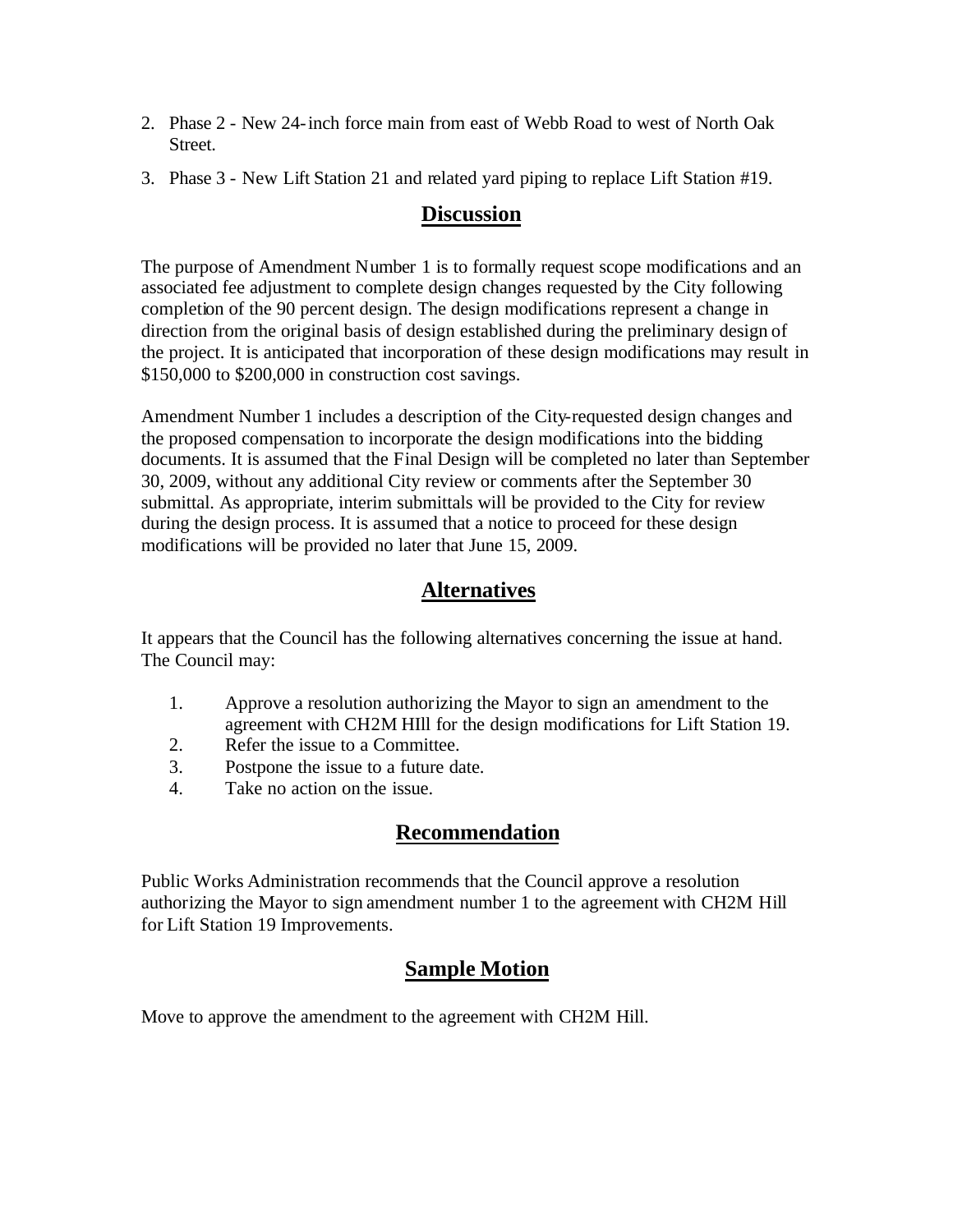

**CH2M HILL** 222 South 15th Street Suite 1402-S Omaha, NE 68102 Tel 402.342.9765 x37111 Fax 402.342.1313

May 28, 2009

**Steve Riehle** Public Works Director City of Grand Island **100 East First Street** Grand Island, NE 68802

Subject: City of Grand Island, Lift Station 19 Improvements

Dear Steve:

Attached is AMENDMENT NO. 1 to the City of Grand Island (CITY), Lift Station 19 Improvements Agreement dated 1 March 2006. The purpose of AMENDMENT NO. 1 is to formally request scope modifications and an associated fee adjustment to complete design changes requested by the CITY following completion of the 90 percent design. The design modifications represent a change in direction from the original basis of design established during the preliminary design of the project. It is anticipated that incorporation of these design modifications may result in \$150,000 to \$200,000 in construction cost savings.

The attached AMENDMENT NO. 1 includes a description of the City-requested design changes and the proposed compensation to incorporate the design modifications into the bidding documents. It is assumed that the Final Design will be completed no later than September 30, 2009, without any additional City review or comments after the September 30 submittal. As appropriate, interim submittals will be provided to the City for review during the design process. It is assumed that a notice to proceed for these design modifications will be provided no later than June 15, 2009.

Your consideration of AMENDMENT NO. 1 is greatly appreciated. If you have any questions or require additional information, please do not hesitate to contact me by phone at 402.342.9765 x37111 or by email at dsimon@ch2m.com.

Sincerely, CH2M HILL, INC.

Gerald W. Simpson Designated Manager

Attachments: AMENDMENT NO. 1 c: File

Douglas E. Simon, P.E. Senior Project Manager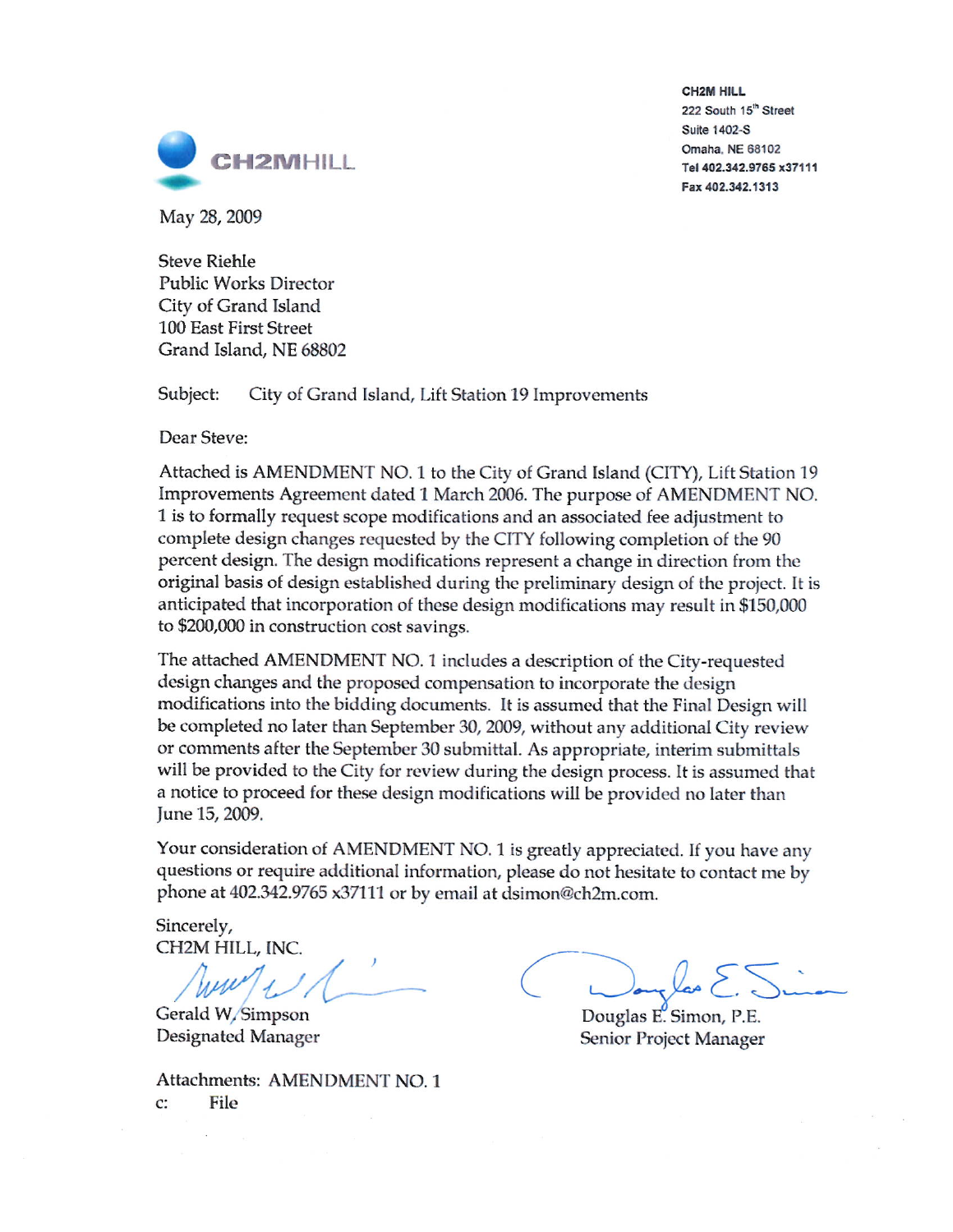#### AMENDMENT NO. 1 to STANDARD AGREEMENT FOR PROFESSIONAL SERVICES DATED 1 MARCH 2006

| Project Name: Lift Station 19 Improvements | <b>CH2M HILL Project:</b><br>No. | 342559                                                       |
|--------------------------------------------|----------------------------------|--------------------------------------------------------------|
| City of Grand Island, NE                   |                                  |                                                              |
|                                            |                                  |                                                              |
|                                            |                                  | 100 East First Street, Box 1968, Grand Island, NE 68802-1968 |

#### Scope:

AMENDMENT NO. 1 hereby modifies the original Standard Agreement for Professional Services dated 1 March 2006. AMENDMENT NO. 1 represents scope and budget modifications that are the result of City of Grand Island, Nebraska (CITY) requests to revise the design after it was complete. A summary of the requested budget modifications is provided as Attachment 1 to this AMENDMENT NO. 1 for the additional design work requested by the CITY.

The drawings, specifications, Engineer's Opinion of Probable Construction Cost, and Design Report will be modified to address the following design changes requested by the CITY:

- A. Move the make-up air unit (MAU) from the mechanical room on the ground floor to the roof. Provide a MAU operated by natural gas instead of electricity.
- B. Eliminate the manlift (elevator).
- C. Change the monorail hoist to a bridge crane.
- D. Move the air compressor from the lower level pump room to the ground floor mechanical room.
- E. Extend the pump discharge header for future connection of Pumps 3 and 4.
- F. Add to the drawings the CITY-requested addition of duplicate information on multiple drawings within the construction documents. This duplicate information is not required for constructability and the effort required is above and beyond the standard of practice for construction documents.
- G. Provide additional coordination with the multiple design disciplines required to complete the requested design revisions and provide additional quality control effort as necessary.

Completion and submittal of construction documents after the above revisions are complete shall constitute the final 100% design submittal. A formal review by the CITY of the 100% design drawings produced as a result of AMENDMENT NO. 1 scope of services is not included within AMENDMENT NO. 1.

by CLIENT to CH2M HILL will be on the basis of: Compensation

As shown in Exhibit 1 per conditions of the original contract dated 1 March 2006. The budget shall be increased by an amount of \$40,372 to a new total contract amount of \$416,390.

#### Other Terms:

The final construction documents will be delivered to the City no later than September 30, 2009, contingent upon receipt of City decisions, when required, in a timely manner and a notice to proceed by June 15, 2009.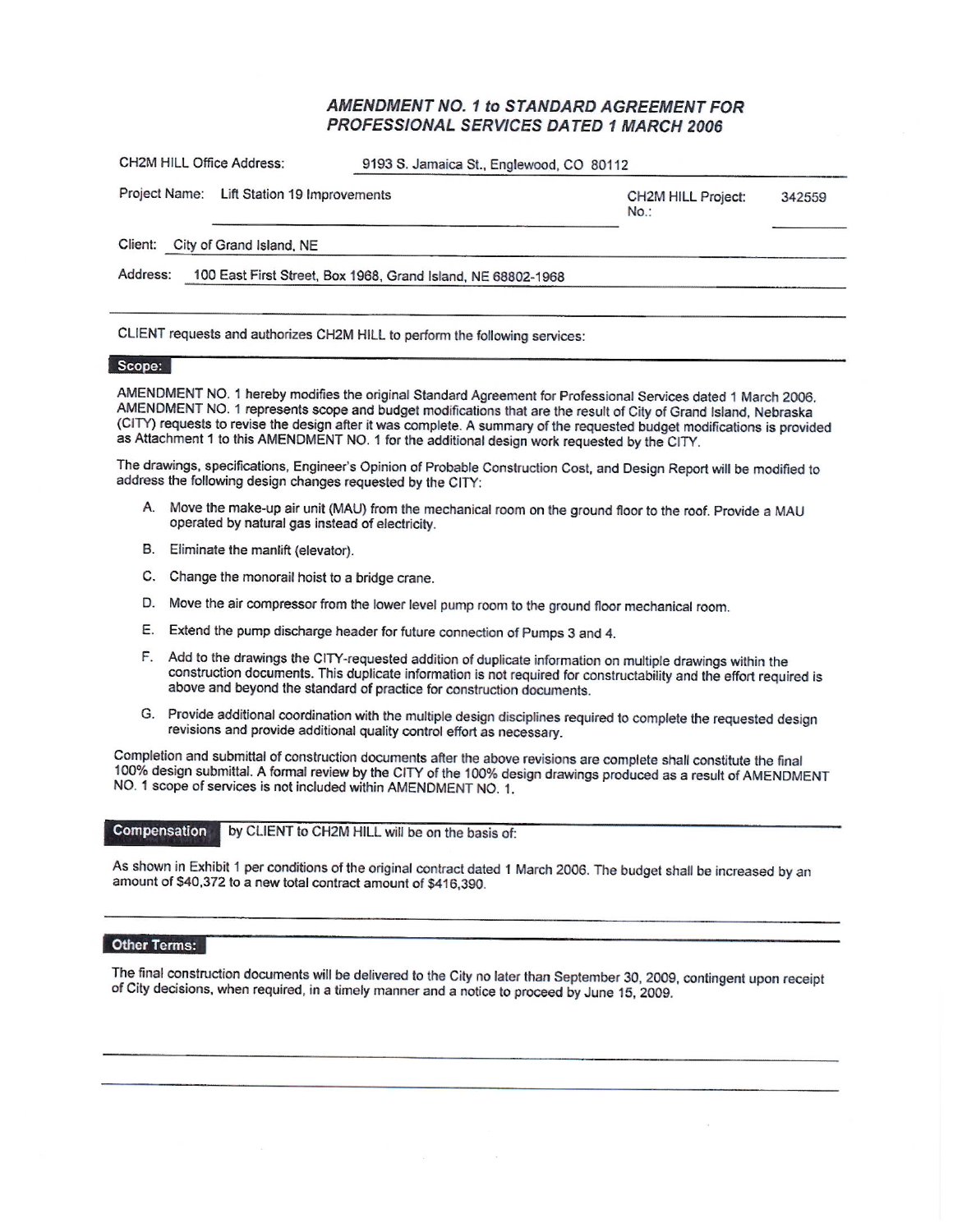Services covered by this AMENDMENT NO. 1 will be performed in accordance with the Provisions of the original Standard Agreement for Professional Services dated 1 March 2006 and any attachments or schedules. This AMENDMENT

| CH2M HILL, INC.: |      |
|------------------|------|
| Signature        |      |
| Name (printed)   | nson |
| Title            |      |
| Date             |      |
|                  |      |

 $\pm$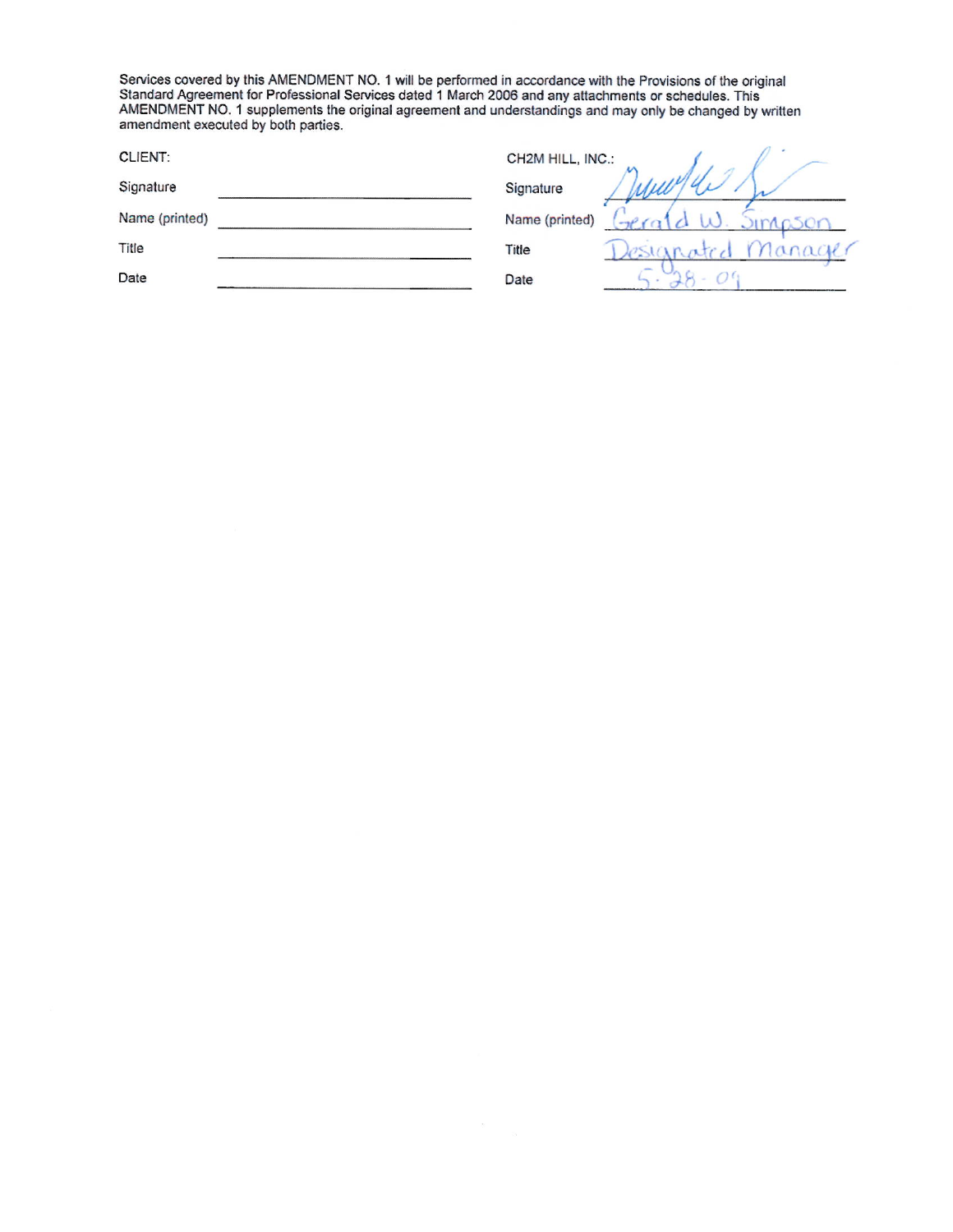#### **Attachment 1**

AMENDMENT NO. 1 CITY OF GRAND ISLAND, NEBRASKA LIFT STATION 21 IMPROVEMENTS Date: May 28, 2009

| TASK/SUBTASK TITLE                          | Labor & Exp.<br>(S) |
|---------------------------------------------|---------------------|
| <b>Additional details</b>                   |                     |
| Architectural                               | \$2,754             |
| <b>Structural</b>                           | \$5,252             |
| Mechanical/Electrical/HVAC/I&C              | \$3,367             |
| Project Management/Coordination/QAQC        | \$997               |
| <b>Subtotal additional detail</b>           | \$12,370            |
| <b>Post 90-Percent Design Modifications</b> |                     |
| Move MAU-1 to the Roof                      | \$12,358            |
| Eliminate the Man Lift                      | \$2,019             |
| <b>Change Monorail to Bridge Crane</b>      | \$8,979             |
| Move Air Compressor to Exist MAU Area       | \$1,121             |
| Add Discharge Header for Pumps 3 & 4        | \$1,375             |
| Project Management/Coordination/Cost Est.   | \$2,150             |
| Subtotal - post 90 percent design changes   | \$28,002            |
|                                             |                     |
| <b>PROJECT TOTALS</b>                       | \$40,372            |